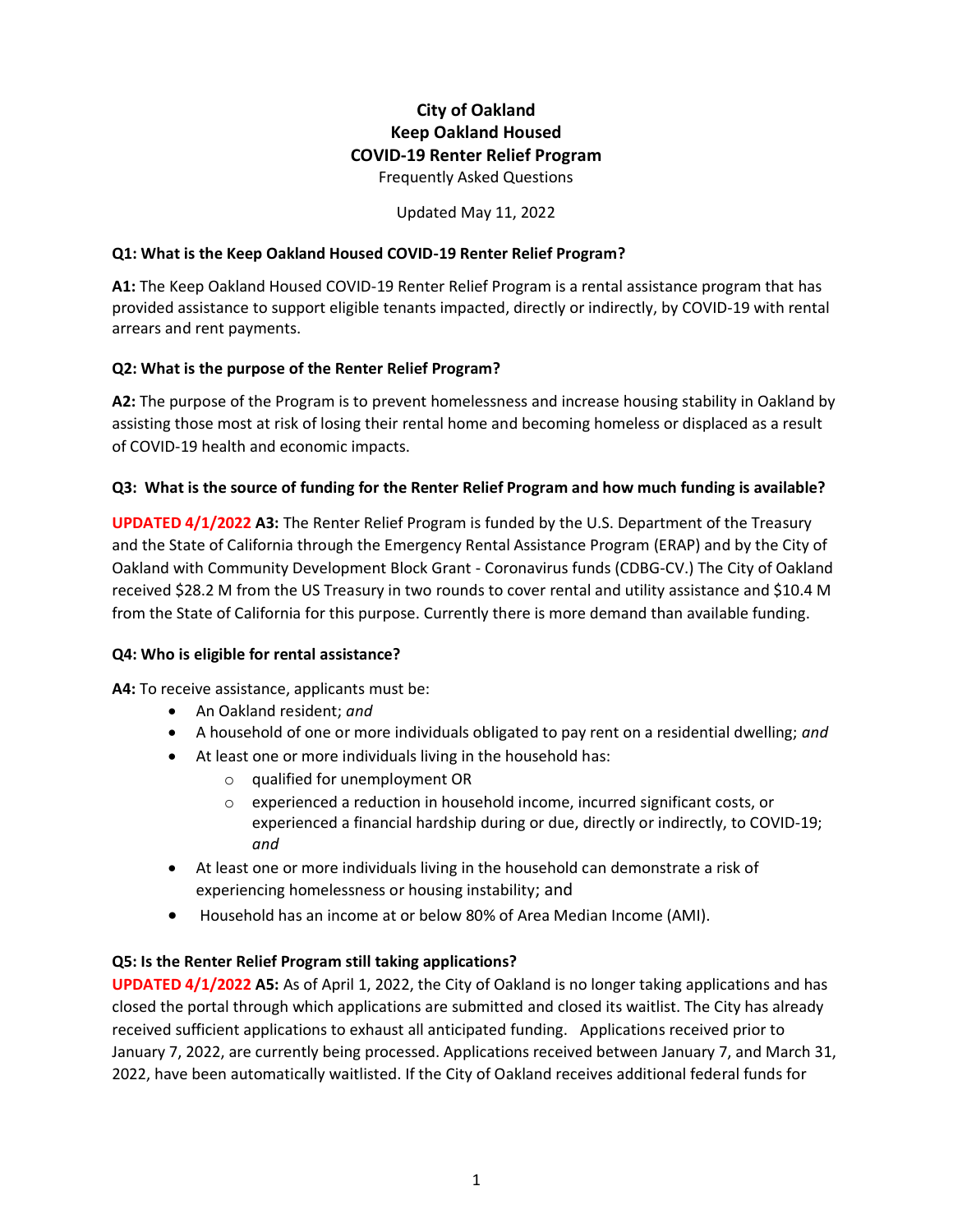emergency rental assistance, applicants on the wait list will be contacted in order of priority and need. No additional action by applicants is needed.

## **Q6: Who is administering the Oakland Renter Relief Program?**

**A6:** The City of Oakland is the Federal and State grantee and directs the program through a combination of its seven non-profit partners who administer the direct rental assistance:

- Bay Area Community Services (BACS)
- Building Opportunities for Self Sufficiency (BOSS)
- Catholic Charities of the East Bay (CCEB)
- Centro Legal de la Raza
- East Bay Asian Local Development Corporation (EBALDC)
- East Oakland Community Development Corporation (EOCDC) [*for outreach only*]
- Eviction Defense Center (EDC)
- Safe Passages

Additional partners are being funded by All Home, a regional philanthropic partner, to conduct dedicated outreach and application assistance for the program and include:

- El Timpano
- Peacemakers
- Vietnamese American Community Center of the East Bay
- Village Connect

## **Q7: What happens after an application has been submitted?**

**UPDATED 4/1/2022 A7:** Tenant Applications received before January 7, 2022, are being reviewed for eligibility by staff at the participating agencies, in order of priority based on highest anticipated risk of losing housing. If there is anything missing or incomplete in the application, staff reach out to the applicant to help in completing the application. Applications from property owners are reviewed by staff at the City of Oakland who then reach out to the relevant current or former tenants and assist in the preparation of a tenant application which is handled by Bay Area Community Services. The tenant must be willing to participate for a landlord application to be processed.

Applications received on or after January 7 are currently waitlisted and will be contacted if additional resources are secured by the City of Oakland. The City anticipates being able to cover all pre-January 7 applications and possibly a portion of the waitlist.

#### **Q8: Who does the assistance payment go to?**

**A8**: In most cases the payment is made directly to the property owner or, in the case of a verified sublet or share, to the primary tenant. Under certain circumstances, such as if a property owner is unwilling to cooperate and a tenant is eligible, payment may be made directly to the tenant.

## **Q9: How much assistance can a household receive?**

**A9:** There is no numerical cap on assistance. A household may receive up to 100% of past due rent from April 1, 2020, forward, not to exceed a total of 18 months of support. In some cases, households may receive prospective rent for up to three months, with or without receiving assistance for past due rent. Qualifying households may also receive assistance with utilities.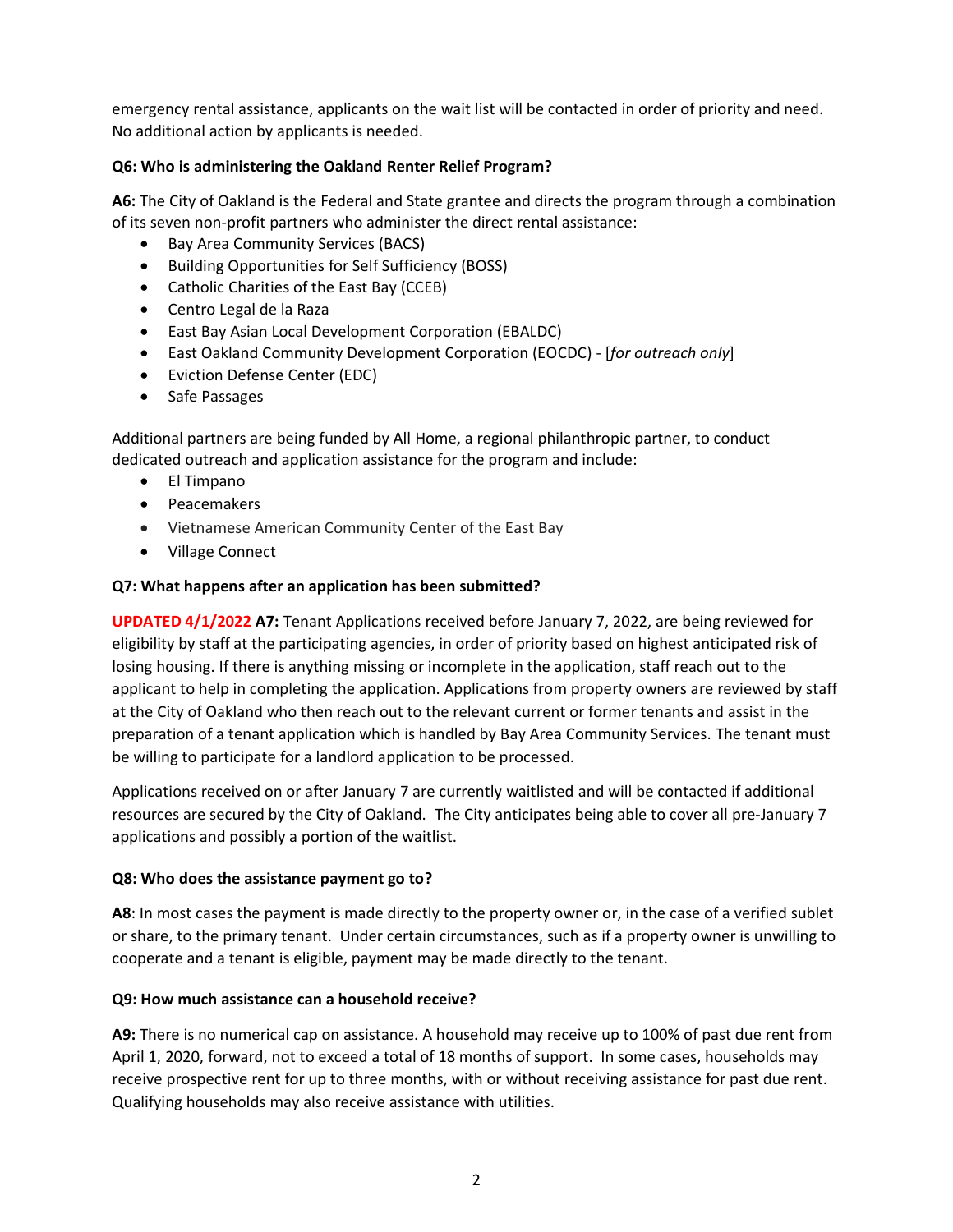#### **Q10: Is Oaklands's Renter Relief Program tracking results in terms of geographic and racial equity?**

**UPDATED 4/1/2022:** Yes, the program has done targeted outreach to many high-need communities and is tracking characteristics of those applying for and receiving assistance including race and ethnicity, zip code, income, and family size. As of April 1, 2022, 53% of those assisted were Black, and 21% were Latinx.

## **Q11: Is Oakland assisting people living in affordable housing?**

**A11:** Yes, in the first round of ERAP Oakland set aside \$1.35 million to cover gaps for affordable housing providers and tenants and offered a separate application process. During ERAP 2, tenants and property owners of affordable housing may apply through the same process as other eligible tenants and property owners. Note that tenants who receive subsidies from other programs may only be assisted for the portion of rent that is not subsidized by another source.

#### **Q12: Is Oakland's Program the same as the State of California?**

**UPDATED 4/1/2022 A12:** For the period April 2021 through September 2021 the State of California and the City of Oakland both operated programs serving Oakland tenants and property owners. The City of Oakland's program focused resources on those with incomes below 30% of the Area Median while the State provided support to additional property owners and tenants. Starting October 1, 2021, Oakland began talking applications from all tenants and property owners who had not previously applied to the State. On January 7, Oakland began to place all new applications from tenants and property owners on a waitlist. Both the State's program and the City of Oakland program are closed for new applications after 3/31/2022. Anyone previously served by the State of California or in the queue to be served by the State before October 1, 2022, will continue to be assisted by the State as long as the State has resources.

## **Q13: Is Oakland's Program the same as Alameda County's?**

**A13:** No. The cities of Oakland and Fremont received a direct allocation from the U.S. Treasury to cover their cities and also have funds from the State of California. People living in Oakland are not eligible for the Alameda County program. Oakland and Alameda County's programs are similar in what they offer to tenants and property owners but are managed by different agencies.

## **Q14: Am I eligible for more assistance if I have previously been assisted?**

A14: Generally, no. Due to the very high need, if you received assistance previously you will not be prioritized for a second round of assistance. *No one may receive more than 18 months of assistance.*

# **Q15: If I or my tenant was previously served by the State of California can I be assisted by the City of Oakland or its community partners now?**

**A15:** No. If you were previously assisted by the State of California, or if you are in the queue to be assisted by the State of California, you must continue with your application to them.

# **Q16: Am I eligible for assistance if I no longer live in the unit where I owe rent, or if I am a property owner whose tenant vacated without paying all past due rent?**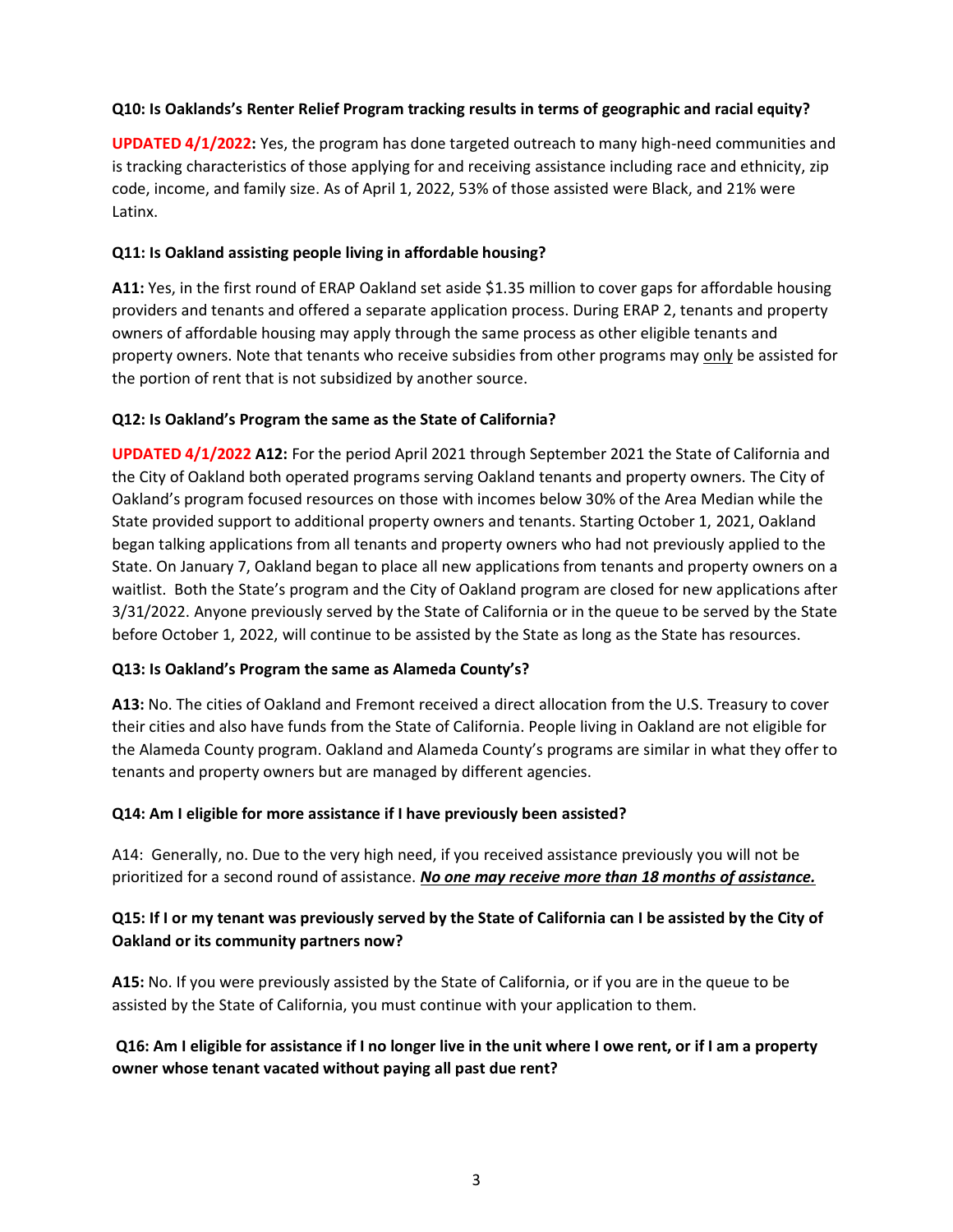**A16:** Yes. Even if a tenant has left a unit, the program can still cover past due rent if the former tenant meets the program eligibility criteria and consents to have the past due rent paid on their behalf. In some cases, persons who have left their previous unit and need assistance moving into a new unit may also be assisted with move in costs.

#### **Q17: Am I eligible for assistance if I do not have a written lease, or if I sublease from someone else?**

**A17:** Yes, if you can show a pattern of rent payment and that a rental agreement exists between the parties, even if it is not written down, you may be eligible for assistance. If you are a subleasee and owe rent to a primary tenant, you may be eligible. If you are a primary tenant and a subtenant owes rent to you, you may also be eligible to receive assistance, depending on the eligibility of your subtenant. You are encouraged to apply, and a program partner will work with you to determine if your situation is eligible.

# **Q18: I do not speak English, do not have internet access to apply, need a reasonable accommodation or other assistance. What should I do?**

**A18:** All of the agencies contracted by the program can assist applicants with the application process including preparing applications on their behalf. If you need help locating an agency that can assist you, please contact East Oakland Community Development Corporation at [info@eastoaklandcdc.org](mailto:info@eastoaklandcdc.org) or call 510-686-3501. Within the tenant application portal at bit.ly/Oakland-rent-help, the tenant is given an option of "preferred language" to complete the application as well as preference of ERAP partner agency the applicant wishes to work with.

## **Q19: I do not have U.S. Citizenship or documents to work in the United States. Can I apply?**

**Q19:** Yes. Immigration status is not a requirement for this program.

#### **Q20: I am a property owner how can I find out if my tenant has applied for assistance?**

**A20**: Property owners, Courts of Law, and tenants may find out the status of an application by emailing [HCDInfo@OaklandCA.gov.](mailto:HCDInfo@OaklandCA.gov)

# **Q21: I heard that the State's eviction moratorium expired. Can I be evicted? (or if I am a property owner, can I evict my tenant?)**

**UPDATED 4/1/2022 A21:** California extended a part of its eviction moratorium until June 30, 2022, in an emergency bill, giving CA government officials another three months to disburse rent relief payments for tenants who have experienced financial hardship due to the COVID-19 pandemic. The extension will not cover every renter who is behind on their payments, only those who have submitted an application by 3/31/2022 and are waiting on emergency rental assistance funds.

**However, the City of Oakland has an eviction moratorium that remains in place until the local state of emergency is declared over by the City Council.** You may not be evicted for non-payment of rent while this moratorium is in place. But when the moratorium ends you must be able to document that you experienced a qualifying loss, which includes a substantial loss of income, substantial increase in medical expenses or childcare costs, etc. due to or during the COVID-19 pandemic.